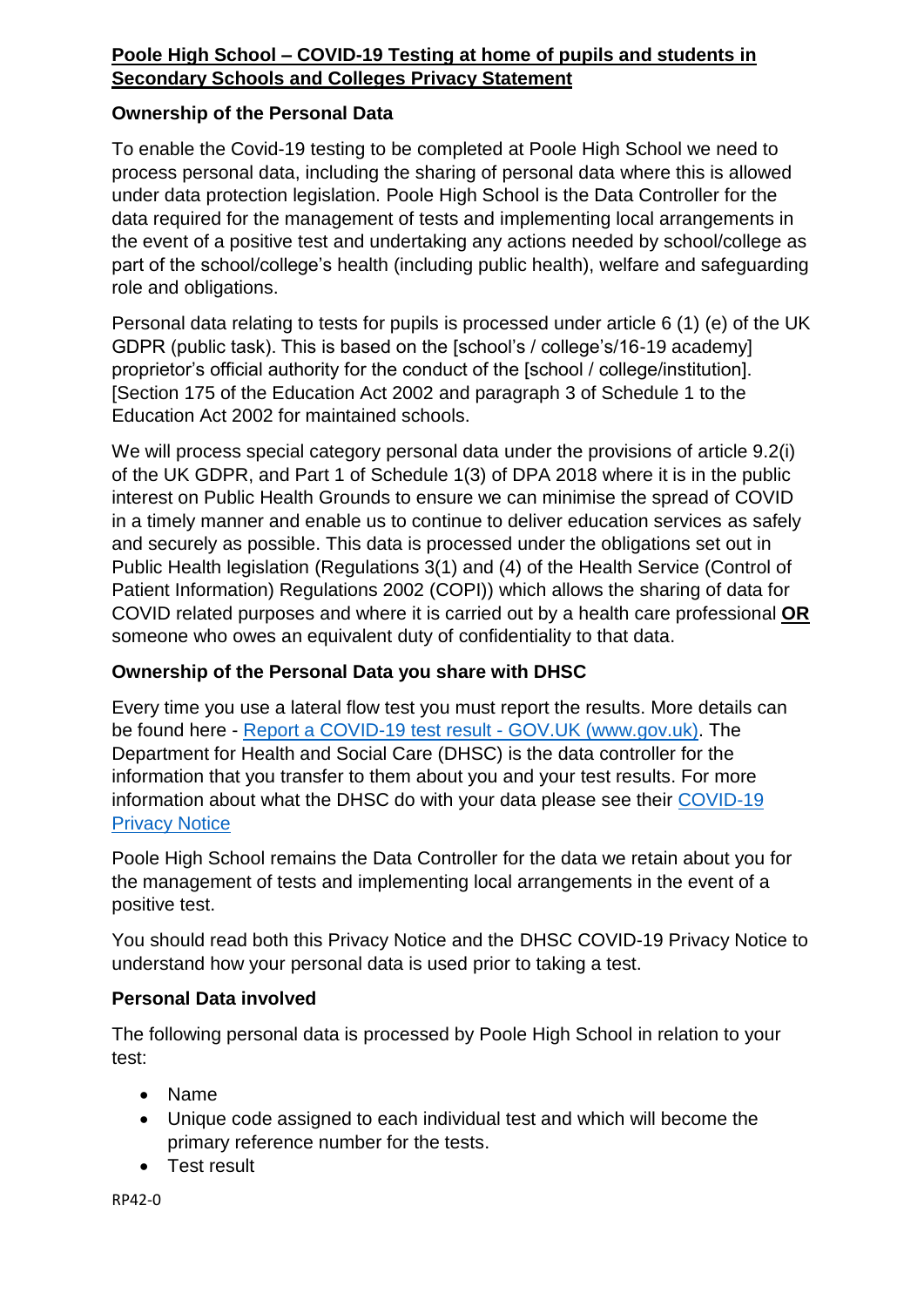For more information about what the DHSC do with your data please see their [COVID-19 Privacy Notice](https://www.gov.uk/government/publications/coronavirus-covid-19-testing-privacy-information)

### **How we store your personal information**

Poole High School will maintain a test kit log which will record against your name details of the testing kit which has been provided to you. Poole High School may also record Personal Data about you in its internal COVID-19 test register (the school/ college's COVID-19 test register will not be shared with DHSC). This information will only be stored securely on locally managed systems with appropriate access controls in Poole High School and will only be accessible to personnel involved in the management of tests and implementing local arrangements in the event of a positive test.

Poole High School will retain its test kit log and COVID-19 test register for a period of twelve (12) months from the date of the last entries made by Poole High School into them.

For more information about what the DHSC do with your data please see their [COVID-19 Privacy Notice](https://www.gov.uk/government/publications/coronavirus-covid-19-testing-privacy-information)

### **Processing of Personal Data Relating to Positive test results**

We will use this information to enact our own COVID isolation and control processes without telling anyone who it is that has received the positive test.

For more information about what the DHSC do with your data please see their [COVID-19 Privacy Notice](https://www.gov.uk/government/publications/coronavirus-covid-19-testing-privacy-information)

This information will be kept by the Poole High School for a period of twelve (12) months and by the NHS for eight (8) years.

## **Processing of Personal Data Relating to Negative and Void test results**

We will record a negative and void result for the purpose of stock controls of tests and general performance of the testing process.

#### **Data Sharing Partners**

The personal data associated with test results will be shared with

- DHSC, NHS, PHE to ensure that they can undertake the necessary Test and Trace activities and to conduct research and compile statistical information about Coronavirus.
- Your GP the NHS may share the information you provide with your GP to maintain your medical records and to offer support and guidance as necessary. Any data you provide to the Poole High School will not be shared with your GP.
- Local Government to undertake local public health duties and to record and analyse local spreads.

Personal Data in the school/college's test kit log will be shared with DHSC to identify which test kit has been given to which individual in the event of a product recall. Poole High School will not share its internal COVID-19 test register with DHSC.